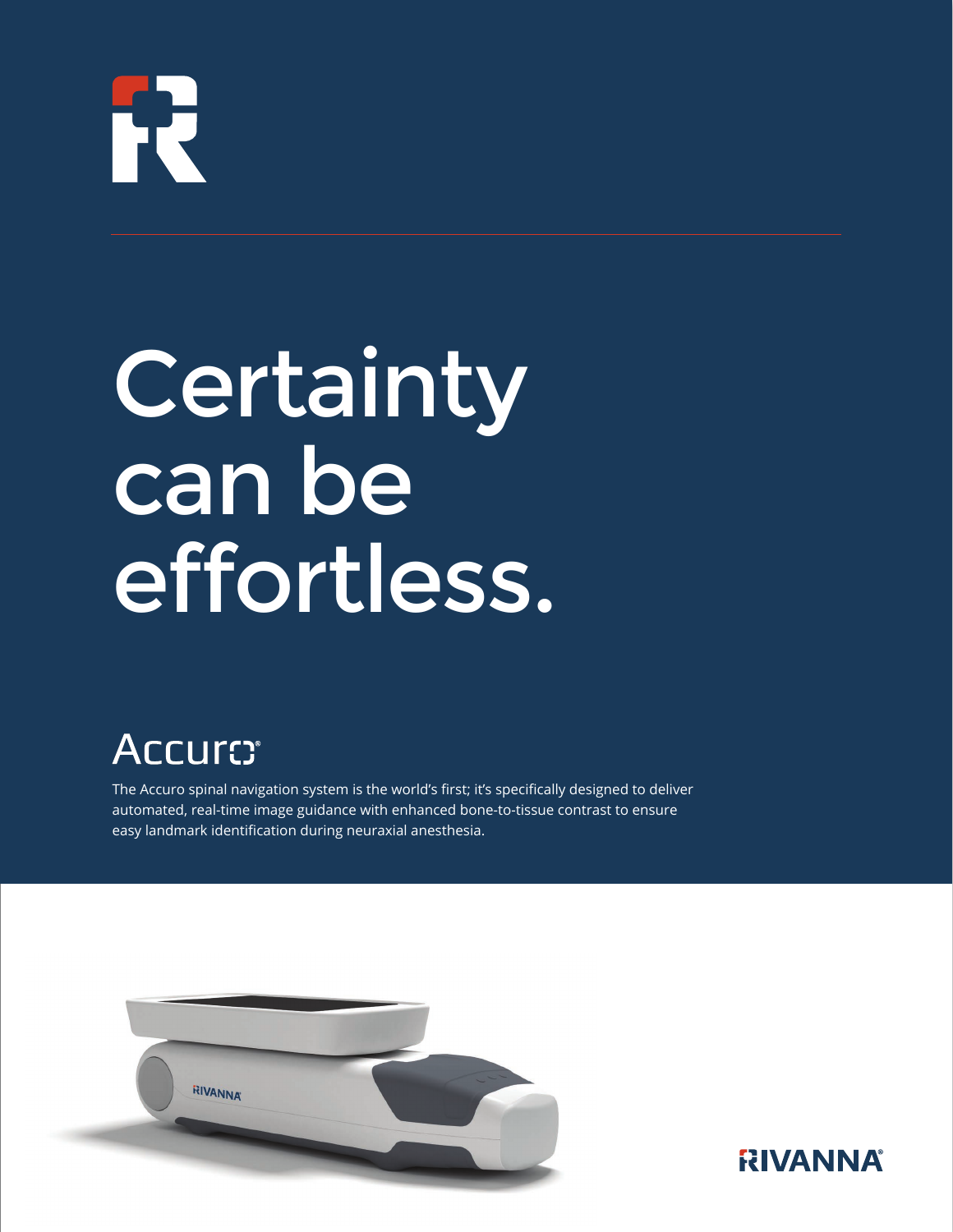

Certainty can be effortless **with Accuro**

# **Accurs**



# **Real-time neuraxial navigation it's like GPS for the spine.**

Accuro guides you to the desired intervertebral space with easyto-interpret graphical indicators and enhanced bony landmark visualization. That means you achieve improved localization of the desired intervertebral space for first-attempt success when you perform neuraxial anesthesia-related procedures.

### **Handle any curve.**

Accuro is clinically proven to increase first-attempt success rates, especially with challenging patient anatomy. In turn, you improve the efficiency of your practice, the quality of your medical care, and the confidence and comfort you instill in your patients.

### **Remove the blindfold.**

Accuro is simple to use and superior to 'blind' palpation irrespective of provider experience, as demonstrated in randomized controlled trials.

# **Proven clinical benefits:**



**Reduction in needle redirects**

**Reduction in needle insertion time**

 **Overall patient satisfaction**

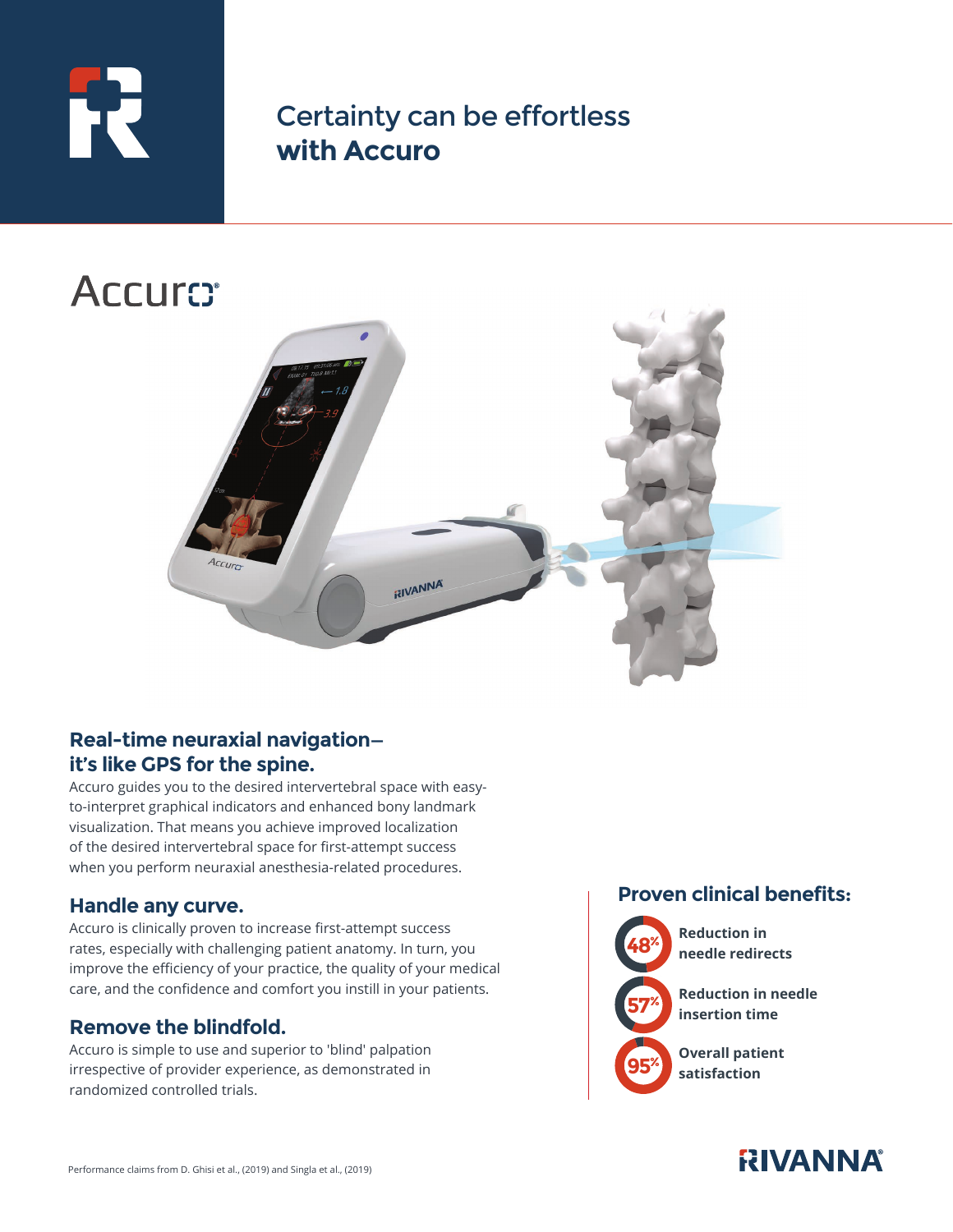# РĒ

# Certainty can be effortless **with Accuro**



# **"Hit The Spot" without a steep learning curve.**

- 1. SEE more than 5 to 10X\* enhancement of bone-to-tissue contrast with BoneEnhance® image reconstruction technology.
- 2. FIND the ideal insertion point with Midline (red dashed line) and Cross Hair indicators.
- 3. AUTOMATICALLY IDENTIFY epidural location with success rates exceeding 94%\* using SpineNav3D™ technology.
- 4. MARK needle placement or perform real-time needle guidance with the Accuro® Locator needle guide.

For scouting or real-time paramedian approach, Accuro provides lumbar and thoracic presets to simplify neuraxial anesthesia imaging guidance.

### **Scouting technique**

Accuro's automated identification of spinal midline, epidural space, and depth allow you to mark precise needle placement during spinals and epidurals.



Automated depth estimates of either the interlaminar space or the spinous process

Automatic identification of either the interlaminar space or the spinous process

Scan plane orientation along 3D spine

### **Paramedian approach**

Accuro's "needle-track" prescribes a needle path with on-screen needle visualization for real-time image-guidance during paramedian epidurals.



Needle track indicator

Real-time needle visualization

Automated depth estimate